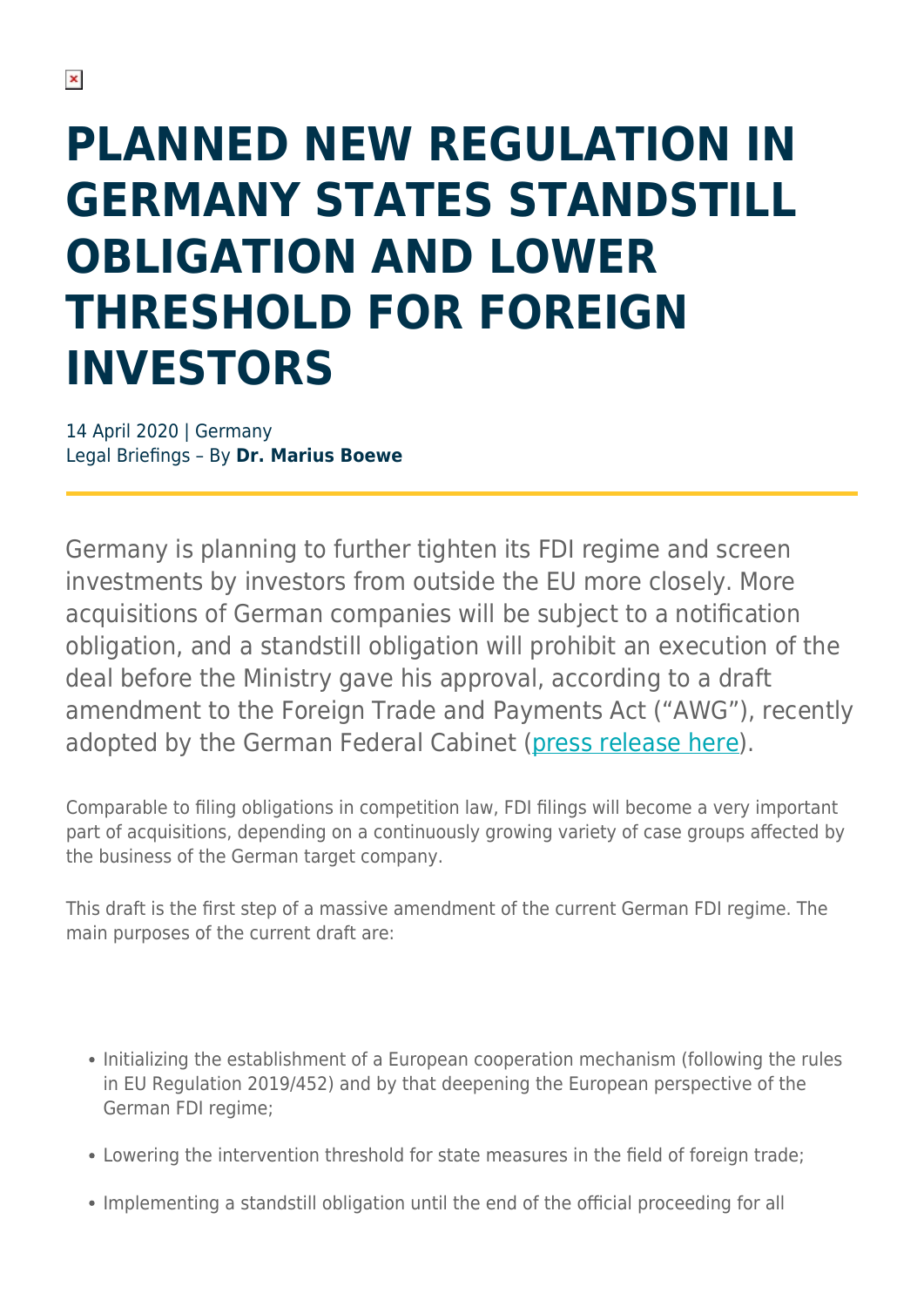acquisitions being subject to a filing obligation pursuant the Foreign Trade Ordinance ("**AWV**").

The most important aspects being subject to this current draft can be summarized as follows:

- The draft introduces a standstill obligation for all transactions, which are subject to a German FDI filing obligation. A breach of this obligation will be punishable by law. This concerns both, sector-specific and cross-sector transactions (especially critical infrastructure facilities such as energy, water and food supply, transport, health care, finance and insurance). The penalty is up to 5 years imprisonment or a fine. . It is currently unclear and to some extend not understandable, who shall be the addressee of the penalty and what specific actions are subject to this. Should thie wording become binding law, we expect a respective legal uncertainty, which must either be clarified by the legislator itself or by court.
- The draft lists the following case groups as punishable violations of the standstill obligation:

- to enable the acquirer to exercise voting rights directly or indirectly, in particular by handing over bearer securities, by endorsing registered securities, by transfer in accordance with the provisions of the Deposit Act or the Securities Trading Act, by entering into voting agreements, accepting instructions to exercise voting rights or similar acts,
- $\circ$  to grant the acquirer the right to receive any dividends, or any economic equivalent thereof, that accompany the acquisition,
- to provide or otherwise disclose to the acquirer any company-related information, including electronically or otherwise stored data, of the domestic company, insofar as such information relates to divisions or objects of the company which are subject to the German FDI procedure; or
- to provide or otherwise disclose to the acquirer company related information of the domestic company that has been separately classified by the Ministry as significant The draft also lowers the intervention threshold for official orders by the Federal Ministry<br>and for which the Ministry has ordered special security relevance.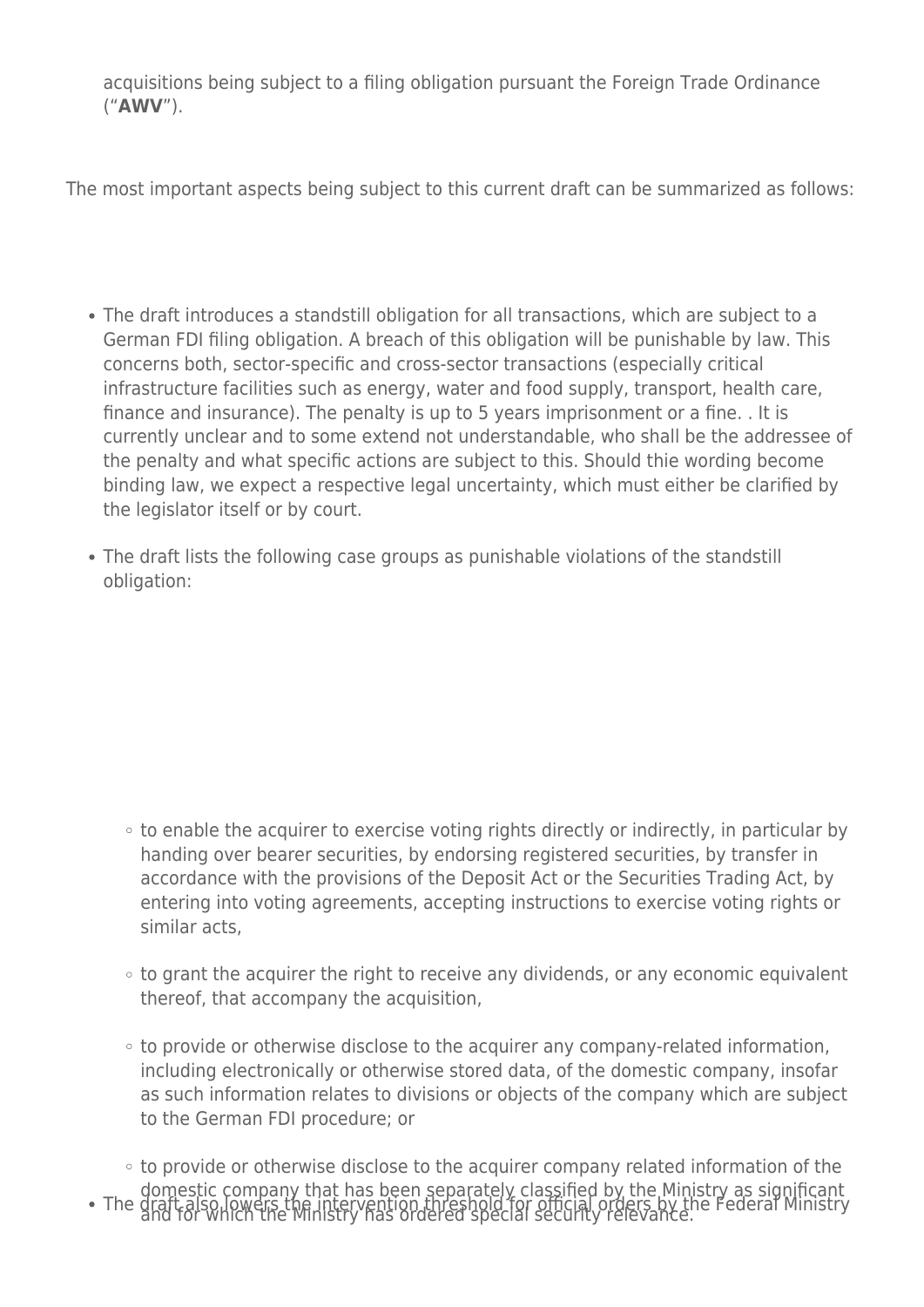of the Economics. Previously, investment restrictions required an actual threat to public safety or order in the Federal Republic of Germany whereas now it is sufficient if the foreign investment is likely to affect the security or public order.

- The draft creates the basis for the introduction of the European-wide information system set out in the EU Regulation 2019/452. However, the implementation of this mechanism is only being prepared in the draft; the actual introduction will take place with the subsequent amendment of the AWV.
- This draft does not include an extension of the reporting obligations (in particular, no further critical infrastructures are defined). This is expected to happen with the subsequent amendment to the AWV.
- It is not yet clear when the current draft will be passed by parliament (i.e. become binding law) and when the subsequent amendment of the AWV will be initiated.

In summary, the current draft contains two truly fundamental innovations: the cross-sectoral standstill obligation and the lowering of the intervention threshold. Other measures to be expected like the extension of the filing obligations will take place in a second step.